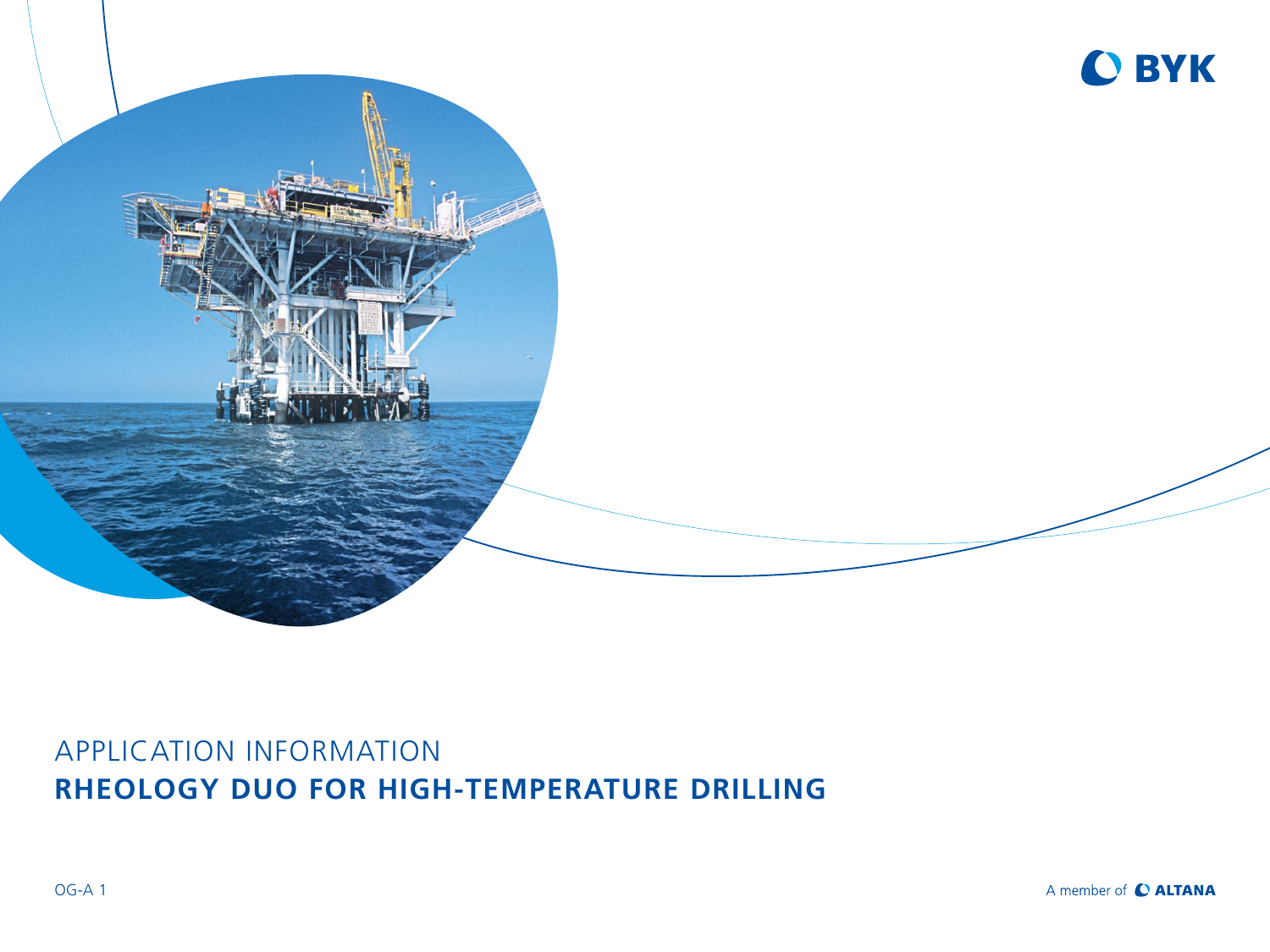# **Contents**

- [Rheology duo for high-temperature drilling](#page-2-0)
- [Rheology duo performance in Saraline 185V](#page-3-0)
- Rheology duo performance in Escaid™ 110
- [Rheology duo outperforms competitor in static sag](#page-5-0)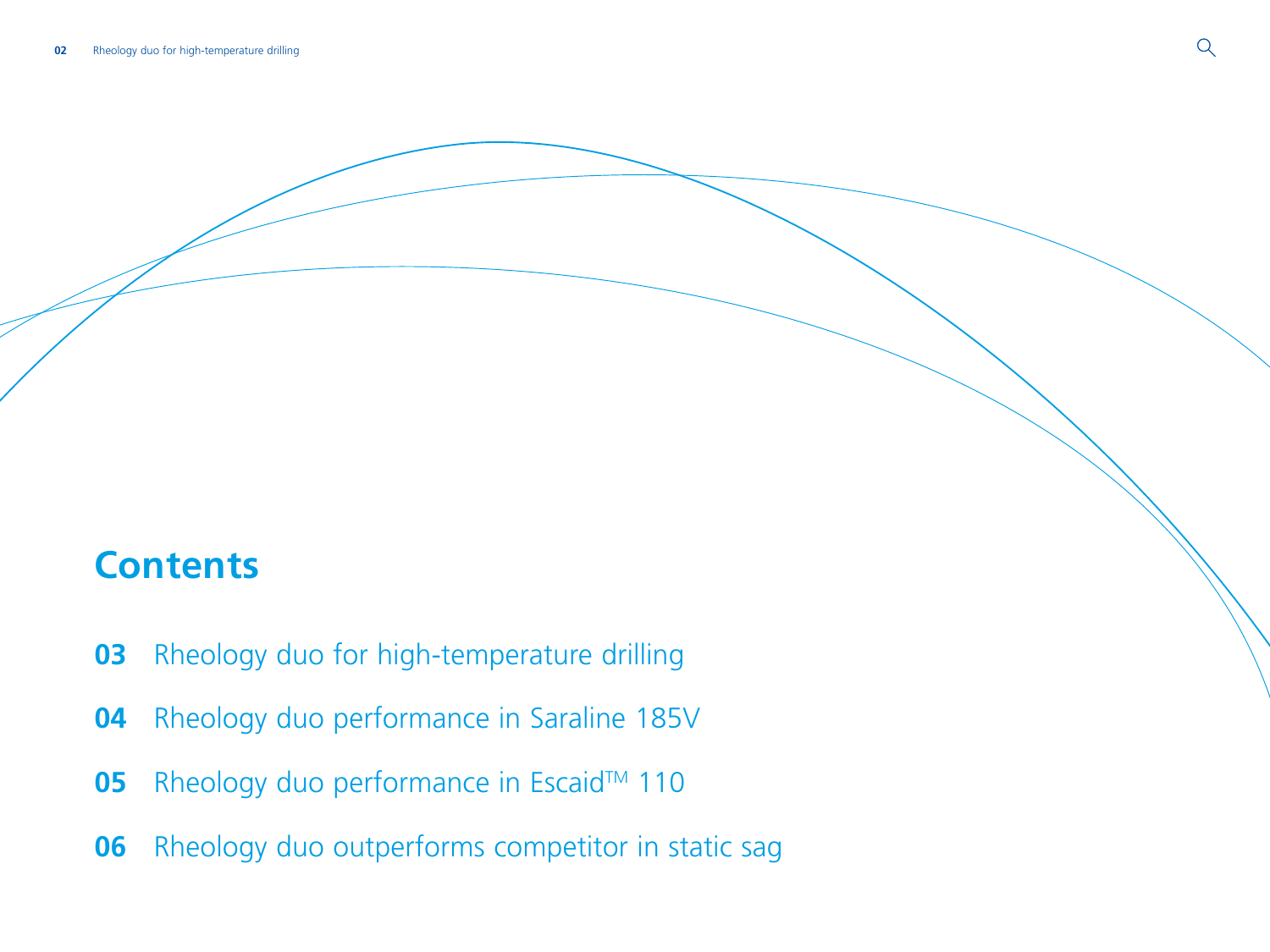# **Rheology duo for high-temperature drilling**

When drilling temperatures exceed 350 °F, most rheology modifiers fail. Cuttings and weighting agents begin to sag, resulting in poor hole cleaning. Valuable time and money are also lost.

A stable rheology system is critical for high-temperature drilling. By combining two BYK additives, BYK offers a rheology duo that is stable at temperatures up to 400 °F.



A liquid polymeric rheology modifier that balances high-end rheology.

#### [BYK-GO 8721](https://www.byk.com/en/products/additives-by-name/byk-go-8721) [GARAMITE-7303](https://www.byk.com/en/products/additives-by-name/garamite-7303)

A mixed mineral organoclay for low-end rheology that is highly effective for hole cleaning.

**Note**

To ensure the best appearance and full functionality, please open in Adobe Acrobat.



[Watch](https://youtu.be/Ke1cfj5V4d8) the incorporation of GARAMITE vs. traditional organoclay.

[More information](https://www.byk.com/en/markets/drilling-for-oilfield%20) about additives for drilling for oilfield. **Contact** [drillingandcement.BYK@altana.com](mailto:drillingandcement.BYK%40altana.com?subject=)

<span id="page-2-0"></span>**03**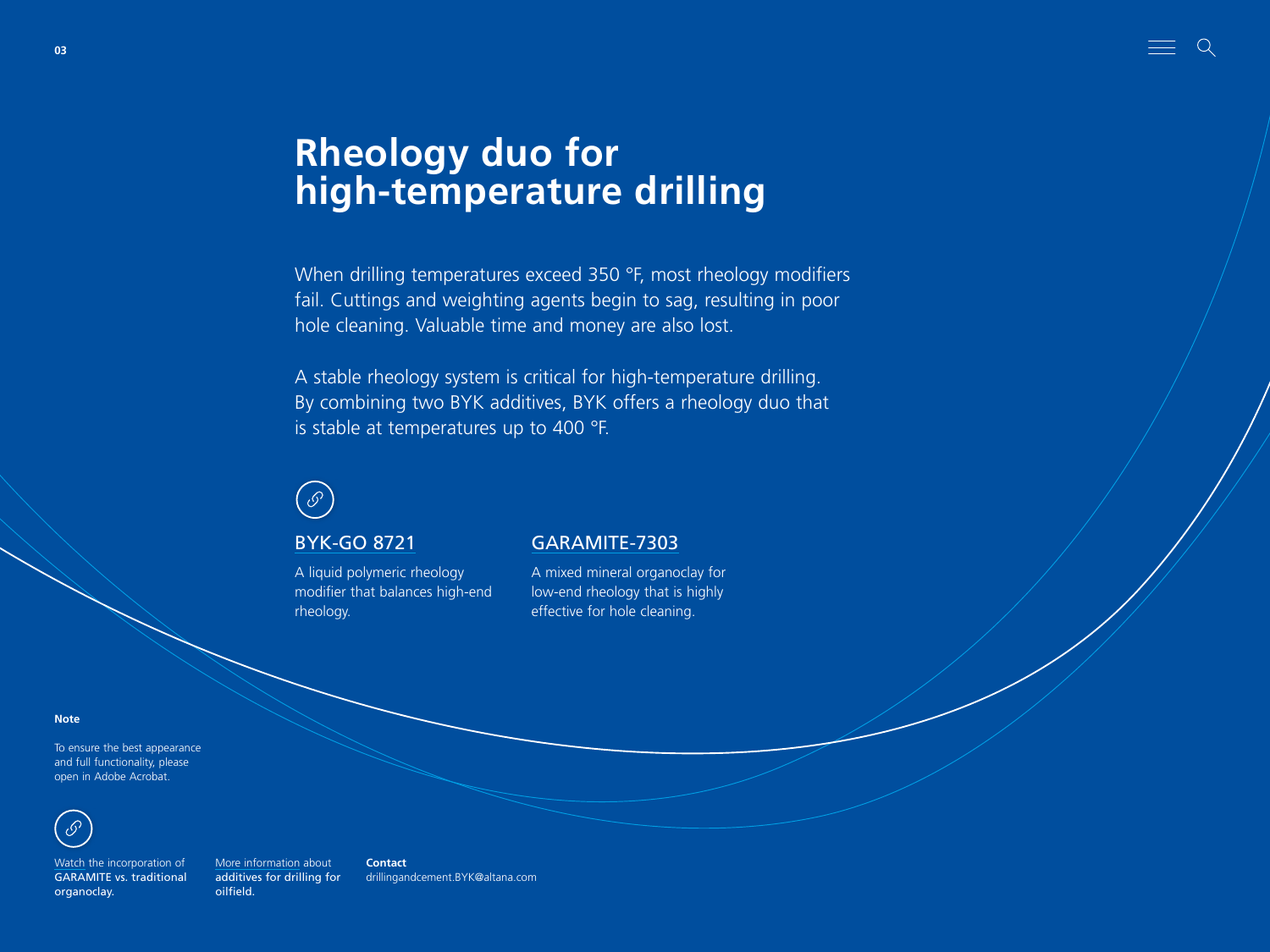### <span id="page-3-0"></span>**Rheology duo performance in Saraline 185V**

The rheology duo demonstrates stable, ideal rheology, exceptional hole cleaning and weighting agent suspension at both mid-range and elevated temperatures through 400 °F in a Saraline 185V formula.

| Formula:<br>Saraline 185V,<br>14.0 ppg 80/20 invert | Qty   |
|-----------------------------------------------------|-------|
|                                                     | b/bbl |
| <b>Saraline 185V</b>                                | 152   |
| <b>GARAMITE-7303</b>                                | 6     |
| <b>BYK-GO 8721</b>                                  | 1     |
| Lime                                                | 6     |
| EnvaMul <sup>®</sup> 1699                           | 8     |
| 25% CaCl, brine                                     | 65    |
| <b>API barite, 4.1</b>                              | 333   |
| <b>OCMA clay</b>                                    | 20    |
|                                                     | T.01  |

**Rheology duo performance in Saraline 185V**

|                                 |            | Dial readings at 150 °F |            |            |                      |               | C <sub>P</sub> | $\frac{1}{2}$ lbs/100ft <sup>2</sup> | <b>Volts</b> |            |           |
|---------------------------------|------------|-------------------------|------------|------------|----------------------|---------------|----------------|--------------------------------------|--------------|------------|-----------|
|                                 | rpm<br>600 | mal<br>300              | mal<br>200 | rpm<br>100 | mq<br>$\overline{a}$ | mdu<br>$\sim$ | <b>PV</b>      | <b>YP</b>                            | 10''<br>gel  | 10'<br>gel | <b>ES</b> |
| <b>Before hot rolling (BHR)</b> | 77         | 47                      | 37         | 28         | 14.5                 | 14.0          | 30             | 18                                   | 15           | 19         | 716       |
| After hot rolling at 275 °F     | 92         | 57                      | 45         | 32         | 15.4                 | 14.7          | 35             | 23                                   | 16           | 22         | 880       |
| After hot rolling at 400 °F     | 96         | 55                      | 40         | 27         | 10.7                 | 9.9           | 41             | 14                                   | 11           | 12         | 387       |

### Key performance results



 $\Omega$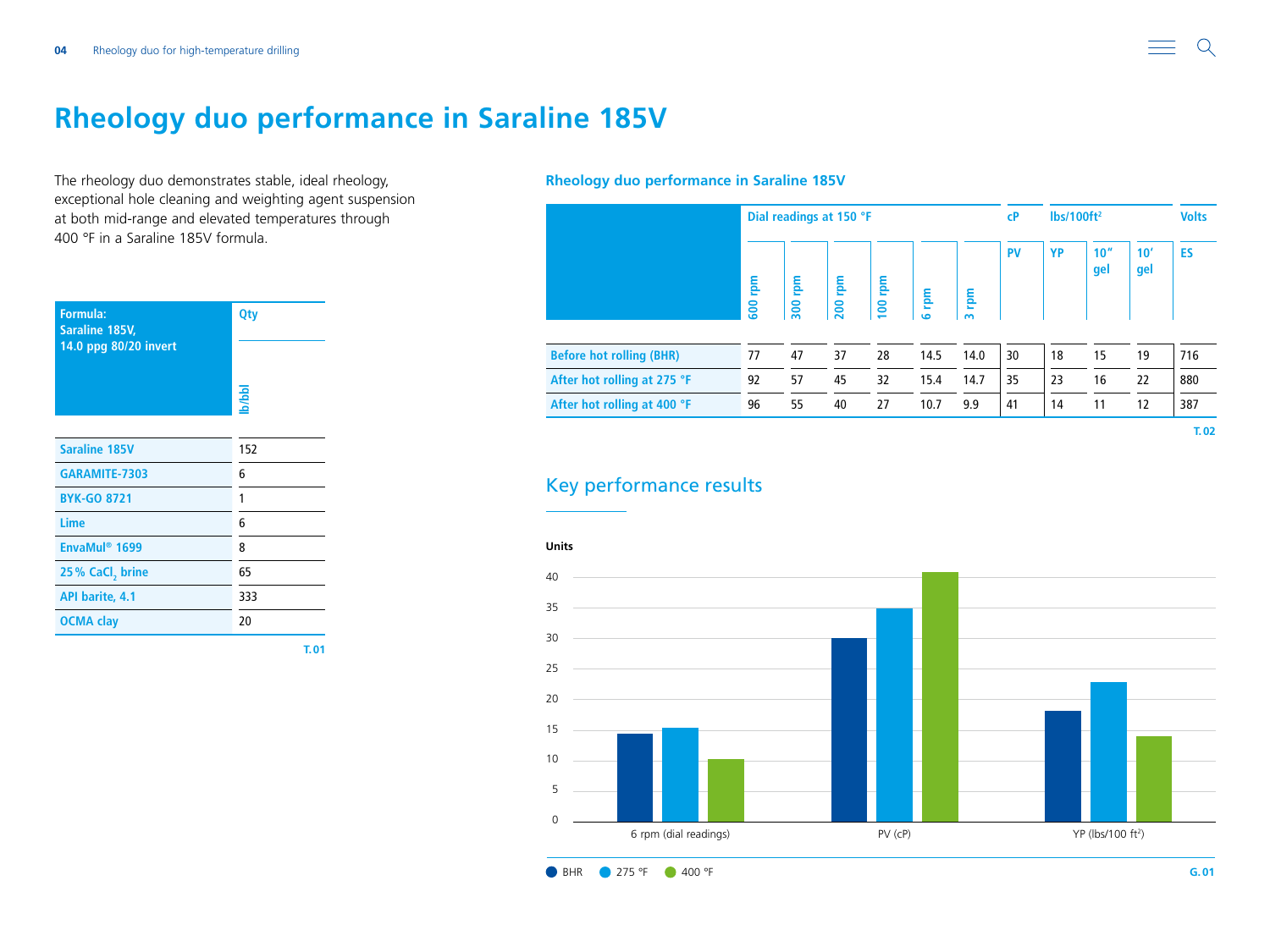### <span id="page-4-0"></span>**Rheology duo performance in Escaid™ 110**

The rheology duo demonstrates stable, ideal rheology, exceptional hole cleaning and weighting agent suspension at both mid-range and elevated temperatures through 400 °F in an Escaid™ 110 formula.

| Formula:<br>Escaid <sup>™</sup> 110,<br>14.0 ppg 80/20 invert | Qty              |  |  |  |  |
|---------------------------------------------------------------|------------------|--|--|--|--|
|                                                               | <b>Independi</b> |  |  |  |  |
| Escaid <sup>™</sup> 110                                       | 154              |  |  |  |  |
| GARAMITE-7303                                                 | 6                |  |  |  |  |
| <b>BYK-GO 8721</b>                                            | 1                |  |  |  |  |
| Lime                                                          | 6                |  |  |  |  |
| EnvaMul <sup>®</sup> 1699                                     | 8                |  |  |  |  |
| 25% CaCl, brine                                               | 65               |  |  |  |  |
| <b>API barite, 4.1</b>                                        | 329              |  |  |  |  |
| <b>OCMA</b> clay                                              | 20               |  |  |  |  |
|                                                               | T.03             |  |  |  |  |

#### **Rheology duo performance in Escaid™ 110**

|                                 |                 | Dial readings at 150 °F |            |            |                              |              |           | lbs/100ft <sup>2</sup> | <b>Volts</b>            |            |           |
|---------------------------------|-----------------|-------------------------|------------|------------|------------------------------|--------------|-----------|------------------------|-------------------------|------------|-----------|
|                                 | <b>E</b><br>600 | <b>E</b><br>300         | rpm<br>200 | rpm<br>100 | <u>rpm</u><br>$\overline{a}$ | mg<br>$\sim$ | <b>PV</b> | YP                     | 10 <sup>''</sup><br>gel | 10'<br>gel | <b>ES</b> |
| <b>Before hot rolling (BHR)</b> | 51              | 31                      | 25         | 18         | 11                           | 11           | 20        | 12                     | 11                      | 14         | 473       |
| After hot rolling at 275 °F     | 59              | 34                      | 27         | 19         | 8.7                          | 7.8          | 25        | 10                     | 9                       | 10         | 548       |
| After hot rolling at 400 °F     | 71              | 39                      | 30         | 19         | 8.0                          | 7.0          | 31        | 8                      | 8                       | 9          | 528       |

### Key performance results



 $\Omega$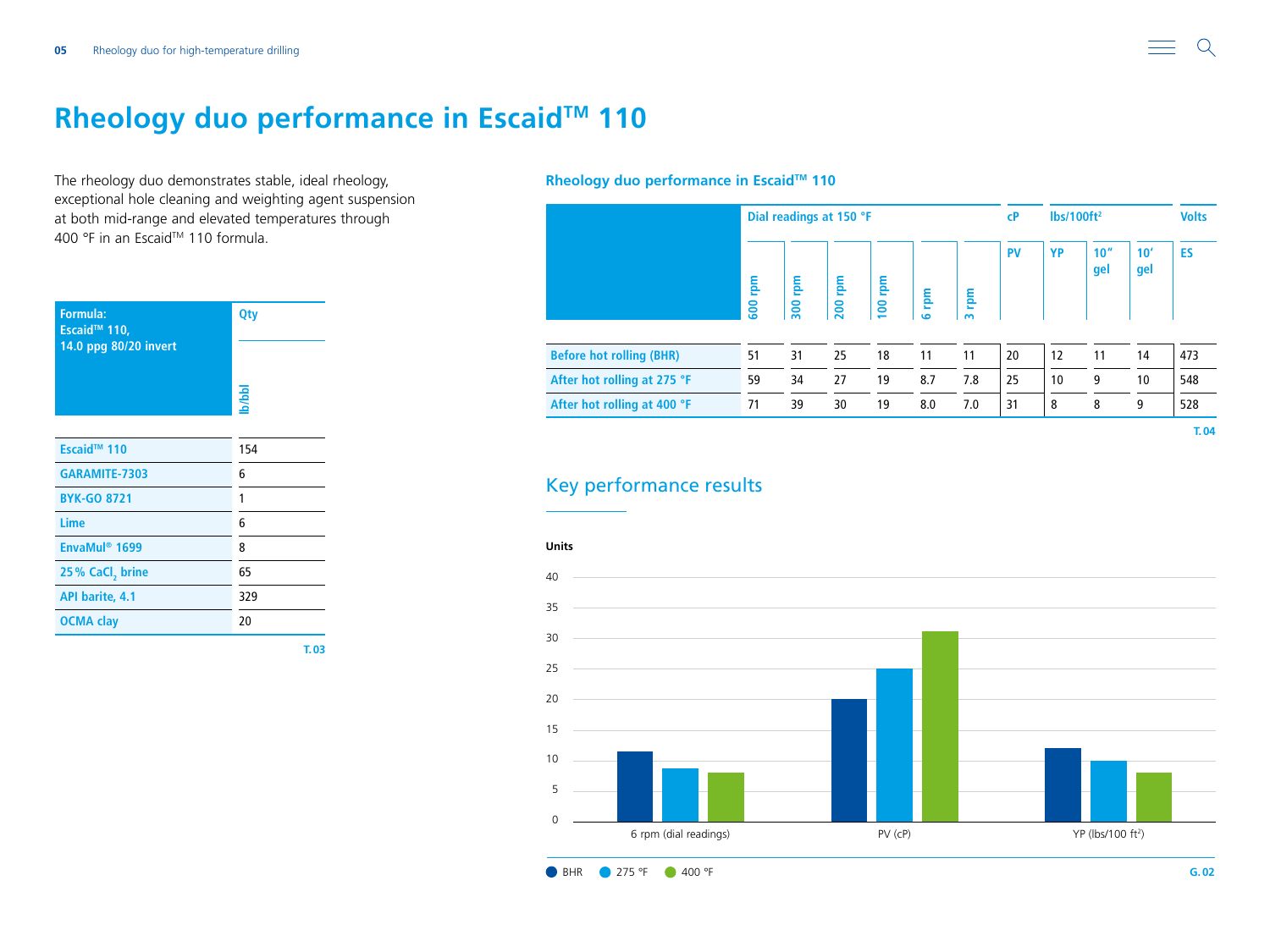### <span id="page-5-0"></span>**Rheology duo outperforms competitor in static sag**

The rheology duo significantly reduced sag, indicating the added benefit of maintaining more homogenous drilling mud.

Together, the two additives GARAMITE-7303 and BYK-GO 8721 create stable rheology and reduce static sag in a broad range of fluids, providing a solution to the challenges of high-temperature drilling.



### Static sag performance in Escaid™ 110

**Density**



Static sag was measured at days 1, 3, and 7. An 8 lb/bbl organo-hectorite was used as the benchmark.